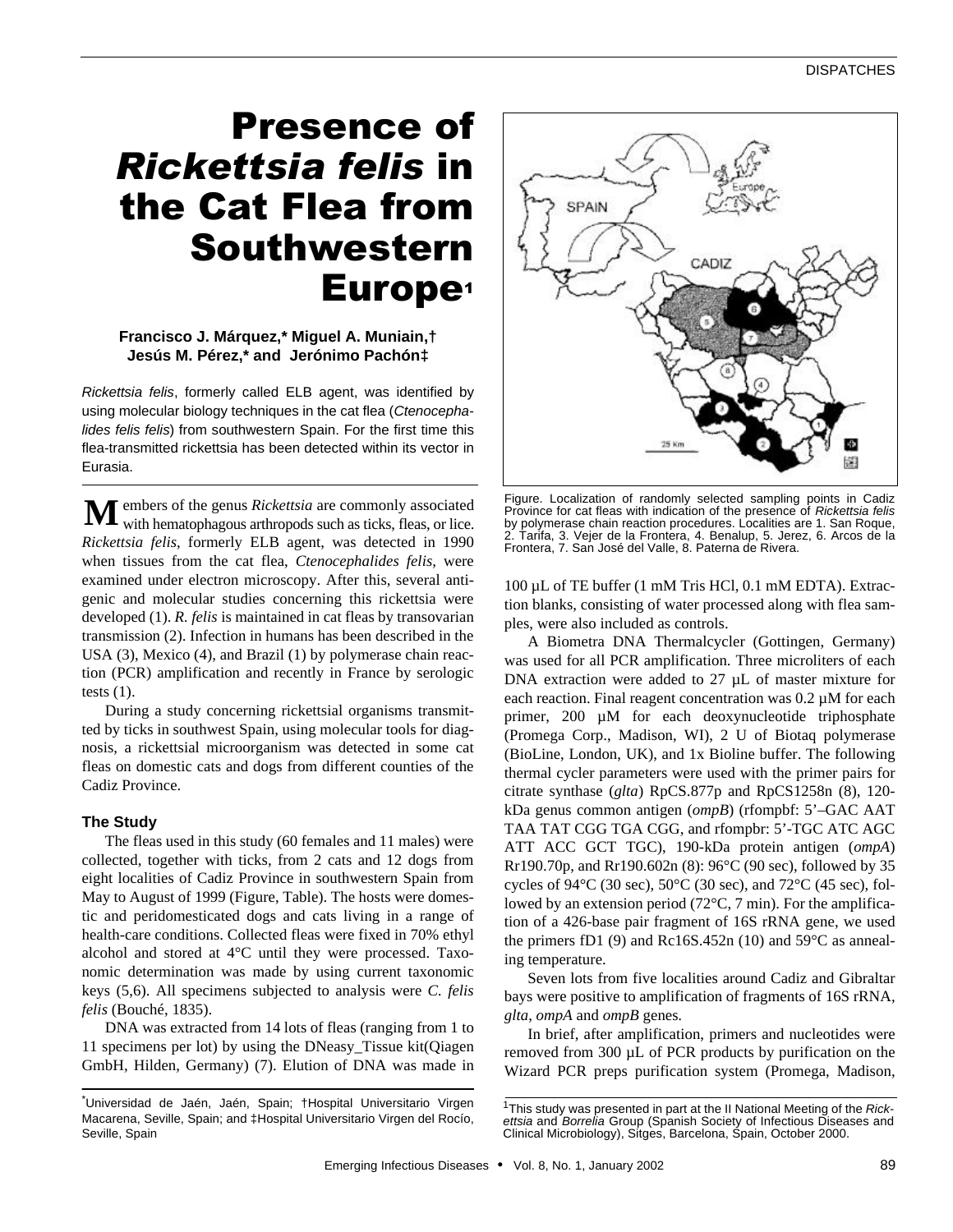#### **DISPATCHES**

| Locality                | Capture<br>date | Host | C.f. felis<br>females | $C$ f. felis<br>males | <b>PCR</b><br>result |
|-------------------------|-----------------|------|-----------------------|-----------------------|----------------------|
| Arcos de la<br>Frontera | 23/05/<br>1999  | dog  | $\overline{c}$        | $\mathbf{1}$          | $^{+}$               |
| Benalup                 | 09/08/<br>1999  | dog  | 7                     | $\overline{4}$        | $+$                  |
| Jerez                   | 24/05/<br>1999  | dog  | 2                     |                       | $\overline{a}$       |
| Paterna de<br>Rivera    | 24/05/<br>1999  | dog  | 5                     | $\mathbf{1}$          |                      |
| San José del<br>Valle   | 24/05/<br>1999  | dog  | 6                     |                       | ٠                    |
| San Roque               | 21/05/<br>1999  | dog  | 8                     |                       | $+$                  |
| San Roque               | 21/05/<br>1999  | dog  | $\mathbf{1}$          |                       | $+$                  |
| Tarifa                  | 11/06/<br>1999  | dog  | 5                     | 3                     | $+$                  |
| Tarifa                  | 11/06/<br>1999  | dog  | $\mathbf{1}$          | $\overline{a}$        | $+$                  |
| Vejer de la<br>Frontera | 12/06/<br>1999  | dog  | 3                     | $\overline{c}$        |                      |
| Vejer de la<br>Frontera | 09/08/<br>1999  | cat  | 7                     |                       | $+$                  |
| Vejer de la<br>Frontera | 09/08/<br>1999  | cat  | $\overline{4}$        |                       |                      |
| Vejer de la<br>Frontera | 09/08/<br>1999  | dog  | 5                     |                       |                      |
| Vejer de la<br>Frontera | 09/08/<br>1999  | dog  | 4                     |                       |                      |

| Table. Origin, host range, lot composition, and polymerase chain                                                                   |  |
|------------------------------------------------------------------------------------------------------------------------------------|--|
| reaction results of cat fleas (Ctenocephalides felis felis), captured in<br>Cadiz Province, southwestern Spain, used in this study |  |
|                                                                                                                                    |  |

WI). Approximately 100 fmol of the purified PCR product (4-5 µL) were used directly in the sequencing reaction.

The PCR cycle sequencing was performed for each amplicon by using the correct forward or reverse primers and the Silver sequence DNA Sequencing System (Promega). Sequencing reaction products were loaded twice on 40 cm 6% polyacrylamide 7M urea gels by electrophoresis in the Sequi-Gen Nucleic Acid Sequencing System (BioRad, Hercules, CA) at 55 W of constant electrophoresis (55°C) and separated for 4 hr 30 min. and 2 hr 30 min, respectively. Gel was silver stained by using the standard Promega protocol. A permanent record was made in scanning the gel. To determine the sequence of positions near primers, we used a 10% polyacrylamide 7M urea electrophoresis gel. The sequence of both strings was determined twice for each fragment.

Sequences obtained were compared with those from other *Rickettsia* species in GenBank by using the BLAST utility (National Center for Biotechnology Information, Bethesda, MD) and FASTA routine from GCG environment. Fragment sequence for 16S rRNA, *glta*, *ompA*, and *ompB* sequence were identical to previously reported sequence for *R. felis.* The 16S rRNA amplified fragment was identical to previously reported sequence (GenBank L28944) between positions 1 and 410 (3). The fragment sequenced for citrate synthase corresponded to positions 757 and 1138 in GenBank accession AF210692 (1). The fragment amplified for *ompA* corresponded to positions 478 to 987 in GenBank accession AF191026 (11). The fragment amplified for *ompB* corresponded to positions 599 to 1259 in GenBank accession AF210695 (1). Amplification was unsuccessful in all negative controls.

#### **Conclusions**

*R. felis* has been found extensively in commercial colonies and natural cat fleas, parasitizing a large range of mammalian hosts in several states of the United States (12,13).

For the first time *R. felis* was detected in Eurasia, by means of PCR and partial sequencing of genes classically used in rickettsial molecular characterization and phylogeny. The sequences of *glta*, *ompA, ompB,* and 16S rRNA from Cadiz cat fleas were identical to the homologous sequences previously reported for *R. felis* obtained from fleas reared in EL Laboratories (Soquel, CA) (3) and Louisiana State University (11) and isolated by Flea Data Inc. (Freeville, NY) (1).

In humans, *R. felis* may produce a clinical syndrome similar to murine typhus (3). Thus, *R. felis* could be implicated in murine typhus-compatible cases detected in southwest Spain (14), especially since the oriental rat flea, *Xenopsylla cheopis* (Rothschild, 1903), is absent from this area.

Thirteen species of flea belonging to the genus *Ctenocephalides* have been described to date (15), mainly distributed in continental Africa (16), with a worldwide contemporary distribution in a large range of hosts, mainly anthropic species of the group (*C. felis*), which has a large potential host range. The primary source of the bacterium might be Africa, where this flea genus apparently originated.

This work was supported in part by grants from the Fondo de Investigación Sanitaria (FIS-99/0296), Servicio Andaluz de Salud (SAS-203/98) of Junta de Andalucía, and Universidad de Jaén (UJA-FLV/jbf) research programs.

Dr. Márquez is associate professor of zoology and parasitology at the Faculty of Experimental Sciences at Jaén University, Spain. His research interests focus on medical entomology and arthropod-borne diseases.

#### **References**

- 1. Raoult D, La Scola B, Enea M, Fournier PE, Roux V, Fenollar F, et al. A flea-associated *Rickettsia* pathogenic for humans. Emerg Infect Dis 2001;7:73-81.
- Adams JR, Schmidtmann ET, Azad AF. Infection of colonized cat fleas, *Ctenocephalides felis* (Bouché), with a rickettsia-like microorganism. Am J Trop Med Hyg 1990;43:400-9.
- 3. Schriefer ME, Sacci JB Jr, Dumler JS, Bullen MG, Azad AF. Identification of a novel rickettsial infection in a patient diagnosed with murine typhus. J Clin Microbiol 1994;32:949-54.
- 4. Zavala-Velázquez JE, Ruíz-Sosa JA, Sánchez-Elias RA, Becerra-Carmona G, Walker DH. *Rickettsia felis* rickettsiosis in Yucatán. Lancet 2000;356:1079-80.
- 5. Beaucournu JC, Launay H. Les puces de France et du bassin méditerranéen occidental. Faune de France 76. Paris: Féderation Française des Sociétés de Sciences Naturelles; 1990.